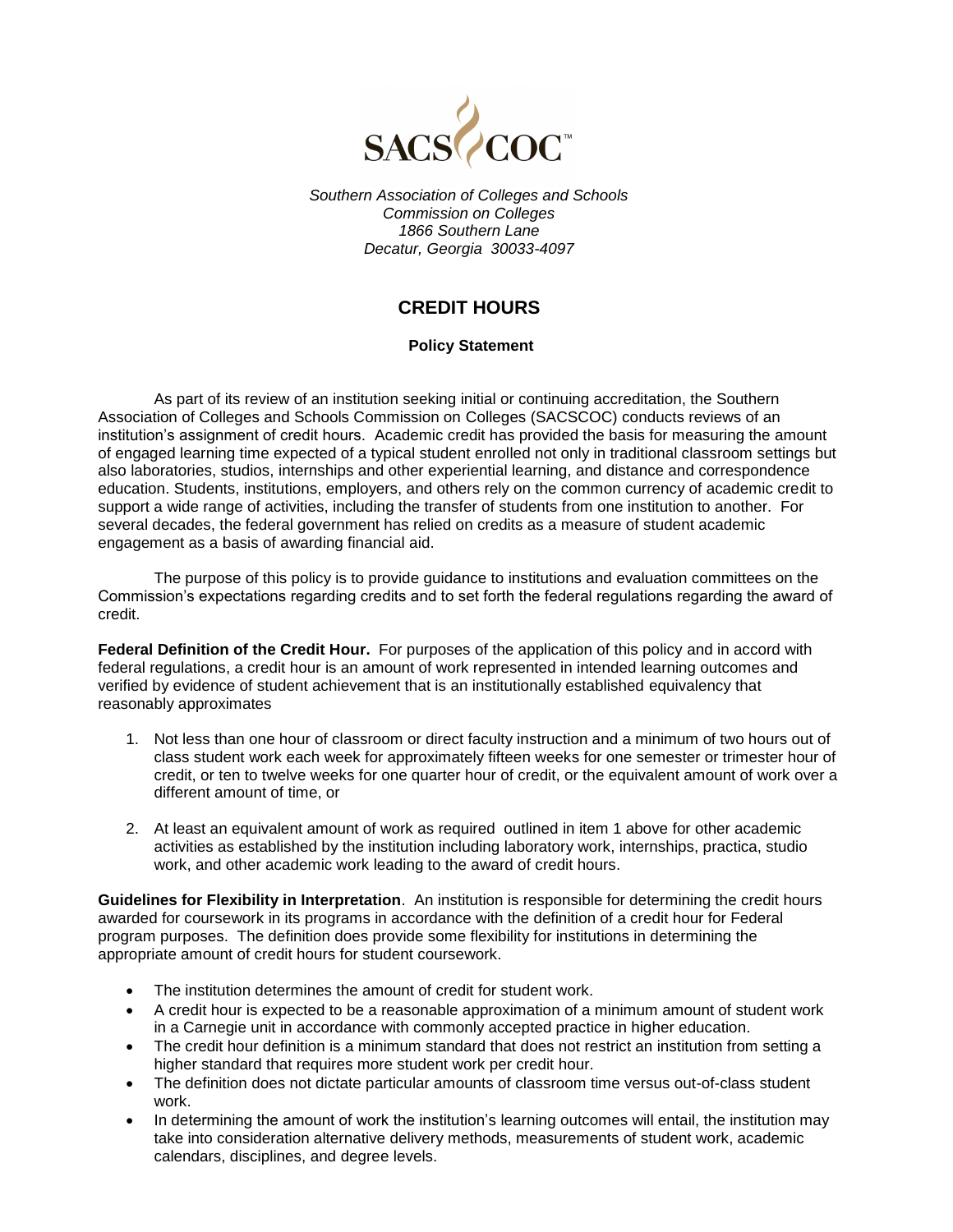- To the extent an institution believes that complying with the Federal definition of a credit hour would not be appropriate for academic and other institutional needs, it may adopt a separate measure for those purposes.
- Credits may be awarded on the basis of documentation of the amount of work a typical student is expected to complete within a specified amount of academically engaged time, or on the basis of documented student learning calibrated to that amount of academically engaged time for a typical student.

The intent of the above flexibility as provided by Federal guidance is to recognize the differences across institutions, fields of study, types of coursework, and delivery methods, while providing a consistent measure of student work for purposes of Federal programs.

**Commission Obligations in the Review of the Credit Hour.** The Commission reviews the institution's (1) policies and procedures for determining credit hours, including clock to credit hour conversions, that the institution awards for coursework and (2) the application of its policies and procedures to its programs and coursework. Following the evaluation, the Commission is obligated to make a reasonable determination regarding the institution's assignment of credit hours and whether it conforms to commonly accepted practice in higher education. In doing so, the Commission may use sampling or other methods in its evaluation. As with the identification of non-compliance with other standards, the Commission is obligated to take action in accord with that used in relation to other standards of non-compliance. If the Commission finds systemic non-compliance with this policy or significant non-compliance regarding one or more programs at the institution, the Commission is required to notify the U.S. Secretary of Education.

## **Procedures**

- 1. **Institutions preparing Compliance Certifications in anticipation of reaffirmation of accreditation (accredited institutions) or initial membership (candidate institutions**). The institution will be required to document compliance with Federal Requirement 4.9 (Definition of Credit Hours) as relates to credit hours. If the Board imposes a public sanction or takes adverse action in part or in full for continuing non-compliance with FR 4.9 as applies to the credit hour, the Commission will notify the U.S. Secretary of Education. The institution will be informed of such action.
- 2. **Institutions undergoing substantive change review related to an academic program review in anticipation of continuing accreditation**.

The institution will be required to address Federal Requirement 4.9 (Definition of Credit Hours) as part of its prospectus (program expansion) or application (degree level change). Following review of the prospectus, Commission staff will refer the substantive change case to the Commission's Board of Trustees if there is evidence of non-compliance with FR 4.9. For substantive change cases involving level change, the application will automatically be forwarded to the Commission's Board of Trustees.

As a result of Board review that may include a site visit, if the Board imposes a public sanction or takes adverse action in part or in full for continuing non-compliance with FR 4.9 as applies to the credit hour, the Commission will notify the U.S. Secretary of Education. The institution will be informed of such action.

3. The Commission is not responsible for reviewing every course and related documentation of learning outcomes; rather, the Commission will review the policies and procedures that the institution uses to assign credit hours, with the application verified by a sampling of the institution's degrees and nondegree programs to include a variety of academic activities, disciplines, and delivery modes. The review process for sampling encompasses a varied sample of the institution's degree and nondegree programs in terms of academic discipline, level, delivery modes, and types of academic activities. In reviewing academic activities other than classroom or direct faculty instruction accompanied by out-of-class work, the Commission will determine whether an institution's processes and procedures result in the establishment of reasonable equivalencies for